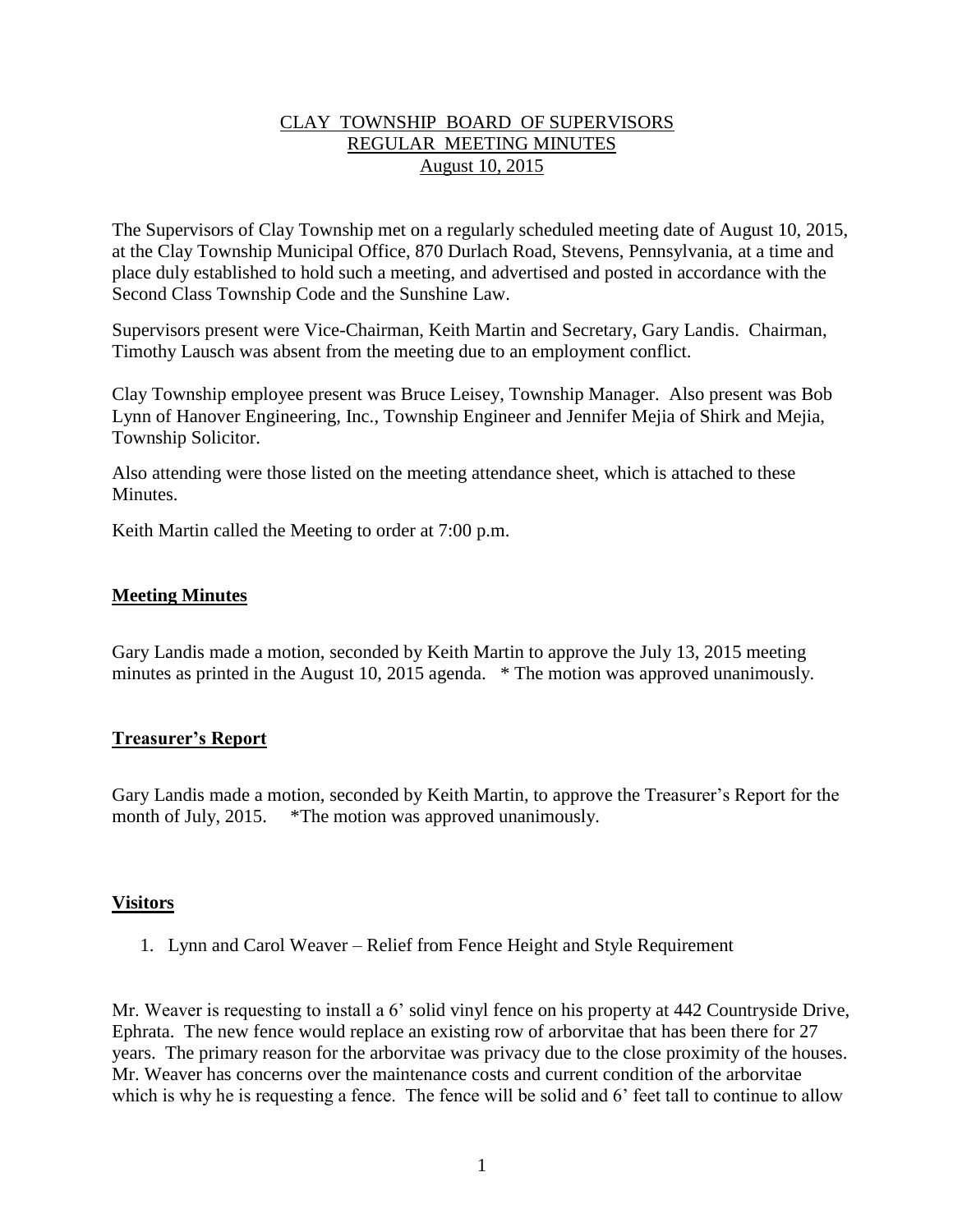the privacy Mr. Weaver and his neighbor currently have. Mr. Weaver submitted a letter dated July 21, 2015 signed by his neighbors, B.W. and Barbara Hambrick, indicating their agreement with the fence request.

Gary Landis made a motion, seconded by Keith Martin to approve exception to Chapter 10, Section 104b and 104h of the Clay Township Code of Ordinances to install a 6' high solid fence 3' off the property line to replace the current arborvitae which is currently 27 years old. \* The motion was approved unanimously.

# **Engineer's Report**

1. Robert & Ruth Fox – Deferral of Land Development

Ted Cromleigh, Diehm and Sons representative of the Developer, informed the Board of Supervisors of the proposed changes to the plans which include diagonal parking, smaller access drive and total number of proposed parking spaces (existing lot  $31$  spaces + 43 spaces on the new temporary  $\text{lot} - 10$  spaces for the produce stand in September and October = 64 spaces).

Ted Cromleigh reviewed the requested waivers with the Board of Supervisors.

There was discussion on a Land Development Agreement. It was agreed to eliminate the painted double arrow and replace with a "over flow parking" sign. Glenn Hursh, Township resident, asked how they are going to keep designated spaces on the lot. Ted Cromleigh said they will be using wheel stops and possibly painting lines. There was also discussion on the depth of the stone in the parking lot and the fact that the stone will serve as a retention basin.

Gary Landis made a motion, seconded by Keith Martin to approve the following waivers for the plan. \* The motion was approved unanimously.

### Section 11-301.J.5, Section 302.C and Section 110504.A – Carbonate Geology Study for project site

The applicant is requesting a waiver of the requirement to perform a carbonate geology investigation for the site due to the use of a porous gravel mix. The proposed gravel surface will allow for continue natural percolation of rainfall events and optimizing loading ratios by not ponding water.

Section 11-301.L.1 – Minimum 24" Separation between the bottom of SWM facility and Limiting Zone

The applicant is requesting a waiver of the requirement to verify the bottom of the stone storage area has a minimum 24" of separation from any limiting zone. The applicant notes they are proposing the use of a porous gravel surface and will not be installing a stormwater management facility.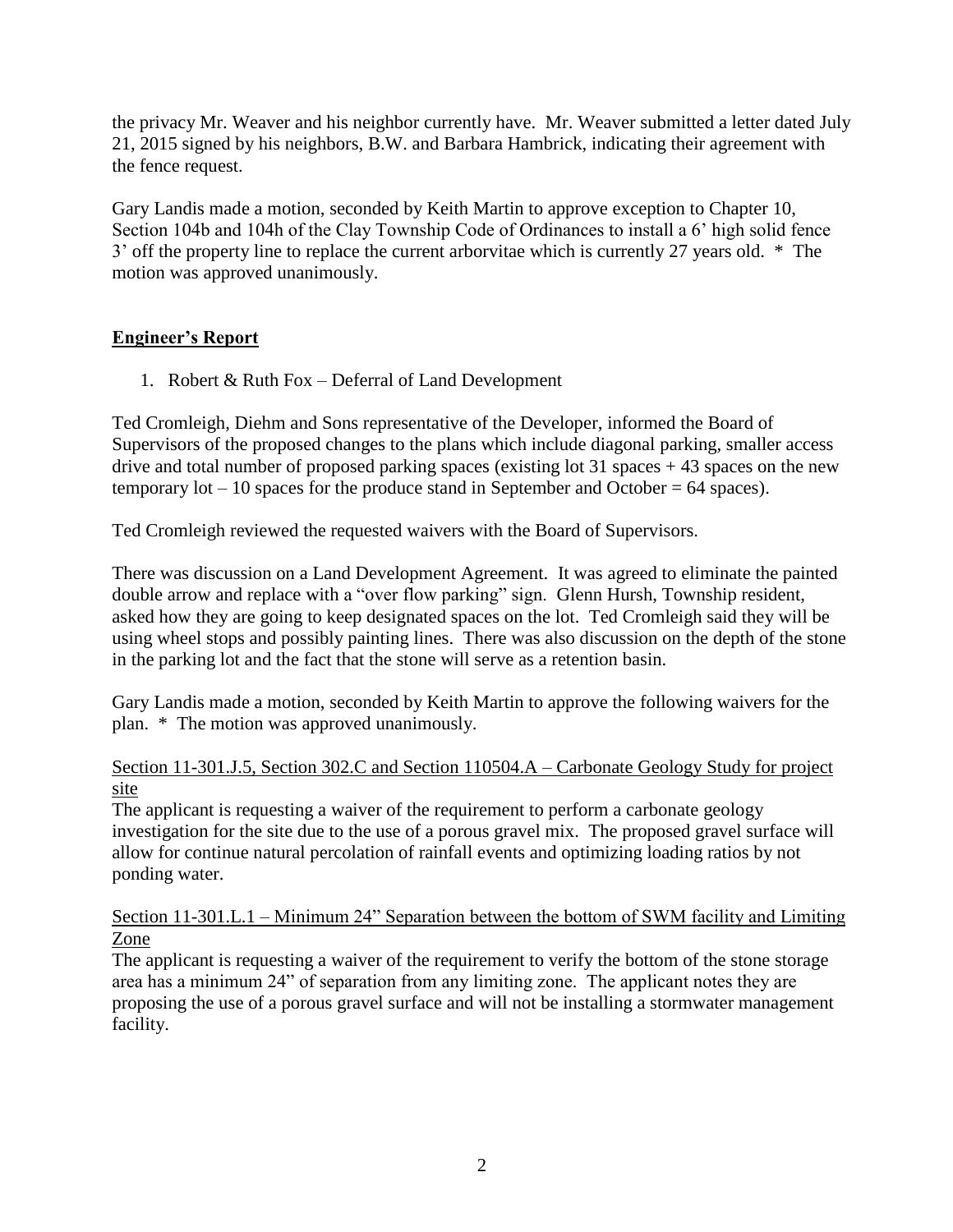### Section 301.L.2 – Field Infiltration Testing for the Project Area

The applicant is requesting a waiver of the requirement to provide field tested infiltration rates for this project. The applicant notes that the project is proposing the use of a porous gravel surface that will allow for natural percolation into the soil. The facility is temporary and will ultimately be returned to agricultural use.

Section 11-301.L.Q – Stormwater Management Easement to be Provided around the SWM facility The applicant is requesting a waiver of the requirement to provide an easement around stormwater management facilities for this project. The project is proposing a "temporary facility" consisting of porous gravel. The parent tract is enrolled in a perpetual conservation easement with the Lancaster County Agricultural Preserve Board. The easement does not allow easements or deed restrictions of any type to be placed on the property. As an alternative to this requirement the Applicant will enter into a Developer's Agreement being prepared by the Township Solicitor which will address stormwater related issues.

#### Section 11-302 and Section 11-303 – Design Calculations for the Proposed "Porous Gravel" Parking Area

The applicant is requesting a waiver of the requirement to provide design calculations for the proposed "porous gravel" parking area. The proposed use of the porous gravel surface will allow for natural percolation and will not result in increased run-off rates.

#### Section 11-504.B – Approved Erosion and Sedimentation Plan

The applicant is requesting a waiver of the requirement to provide an Erosion and Sedimentation Control Plan reviewed and approved by the Lancaster County Conservation District. An Erosion and Sedimentation Control Plan has been prepared for the project and is part of the plan submission. The applicant notes: 25 Pa Code Chapter 102 does not require approval of the E&S Plan for sites proposing 1 acre or less of total earth disturbance. There will be a copy of the E&S plan onsite during construction.

#### Section 11-504.C – NPDES Permit Submittal/Approval

The applicant is requesting a waiver of the requirement to provide an NPDES permit for the project. The project is proposing a total earth disturbance of .54 acres associated with the construction of the porous gravel surface area. The applicant notes per PA Code Chapter 102.5, a person proposing or conduction agricultural plowing or tilling activities or animal heavy use areas is not required to obtain an E&S Permit or an NPDES Permit for stormwater discharges associated with construction activities, for these activities under this Chapter. To soil from the project site will be field applied to agricultural land of the farm and crop farmed with the rest of the farm.

#### Section 11-409 - Financial Security for Minor and Major Stormwater Permits

The applicant is requesting a waiver of the requirement for financial security for the project. The project will be completed in a short about of time.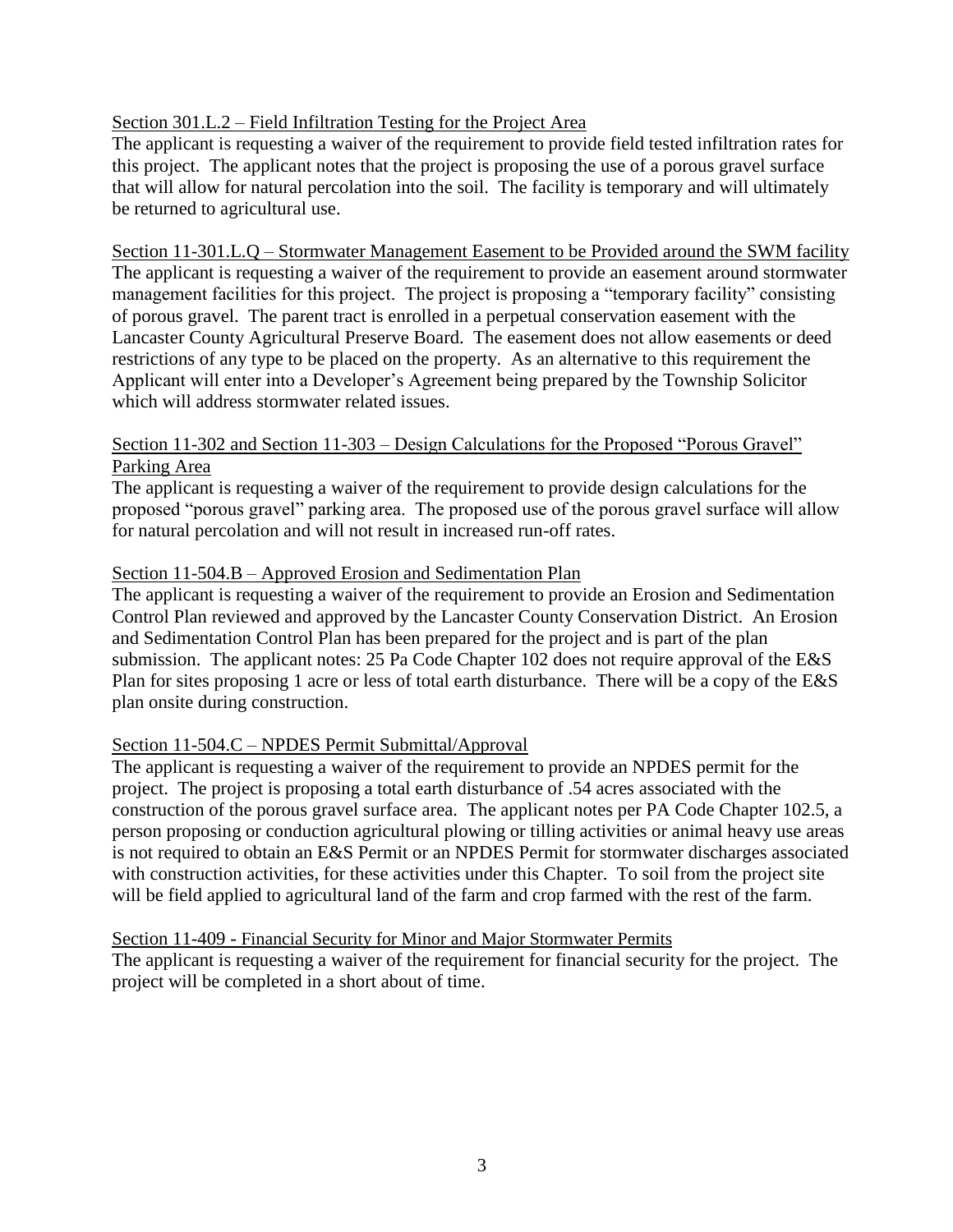Gary Landis made a motion, seconded by Keith Martin to approve the Land Development Agreement with the following changes and additions. \* The motion was unanimously approved.

### Changes:

### Item 5-A

This item will include statement: Developer will submit request for extension of deferral at least 60 days prior to expiration date. Also add definition of permanent as Ag Preserve Board granting permanent status to temporary parking lot.

Item 5-B This item will be deleted.

Item 5-H Replace the word "annually" with "one time".

Item 8 Replace "seventy-two (72) hours" with "forty-eight (48) hours".

Item 18 Add the word "SALDO" to the last part of the last sentence in "compliance with all Zoning and the SWMC".

Additions: Item 5-Q The Farm Lot shall not exceed 2,000 sq feet.

Item 5-R

There shall be no unloading or loading of passengers on Farm Lot.

Gary Landis made a motion, seconded by Keith Martin to approve a one (1) year deferral of Land Development requirements contingent on compliance with the Hanover Engineering letter dated 8/7/15. \* The motion was unanimously approved.

2. Fox Creamery – Escrow Release

Bob Lynn reviewed the requested escrow release with the Board of Supervisors.

Gary Lands made a motion, seconded by Keith Martin to approve the cash escrow release in the amount of \$1,500 in full. \* The motion was unanimously approved.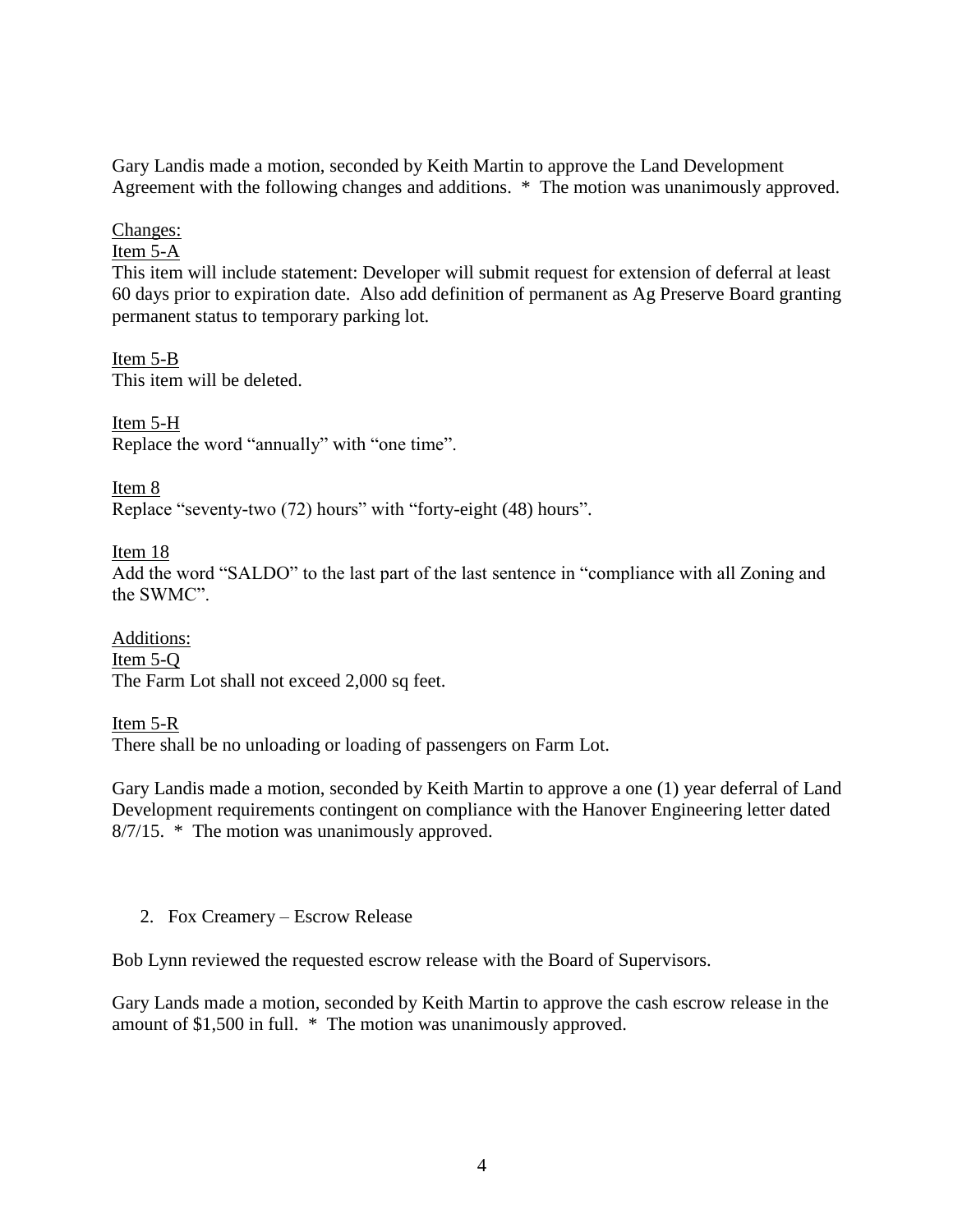3. Approve Resolution to Accept Additional ROW for Bowman Property

After review, Gary Landis made a motion, seconded by Keith Martin to approve Resolution #081015 to accept in lieu of condemnation street right-of-way from Clair N. Weaver and Gale C. Weaver and Glen Hursh and Carolyn Hursh as shown on a Lot Add-On Plan for Clair Weaver, prepared by Diehm & Sons, Inc. (Project # 14118), and recorded #2015-00310J dated 10/27/14, last revised 1/31/15. \* The motion was unanimously approved.

## 4. Bethany Gardens III – Escrow Release

Bob Lynn reviewed the Hanover Engineering letter dated 8/7/15 with the Board of Supervisors.

Gary Landis made a motion, seconded by Keith Martin to approve escrow release in the amount of \$141,061.15, leaving a balance of \$7,384.07. \* The motion was unanimously approved.

5. Matt Yutzy – Escrow Release

Bob Lynn reviewed the Hanover Engineering letter dated 8/7/15 with the Board of Supervisors.

Gary Landis made a motion, seconded by Keith Martin to approve waiver of As-Built Plans since Township Engineer was on-site and performed inspections throughout the project verifying the design. \* The motion was unanimously approved.

Gary Landis made a motion, seconded by Keith Martin to release escrow in full in the amount of \$16,456.66. \* The motion was unanimously approved.

6. Jay Zimmerman – Land Development Plan

Joan Kimsey of TeamAg reviewed the Zimmerman plan with the Board of Supervisors.

Gary Landis made a motion, seconded by Keith Martin to approve the following waivers and modifications for the plan. \* The motion was unanimously approved.

#### Section 402a.1 – Plan Sheet Scale

The applicant is requesting a modification requiring plan sheets to be drawn at a scale of 10 feet, 20 feet, 30 feet or 50 feet to the inch. The applicant has provided a site plan at a scale of 150 feet to the inch. The total lot area is 49.54 acres.

### Section 401.B.9 and Section 403.D.13 – Location and Material Existing Permanent Monuments or Lot Line Markers

The applicant is requesting a waiver from the requirement to show the location and material of all existing permanent monuments or lot line markers along the perimeter of the tract on the plan.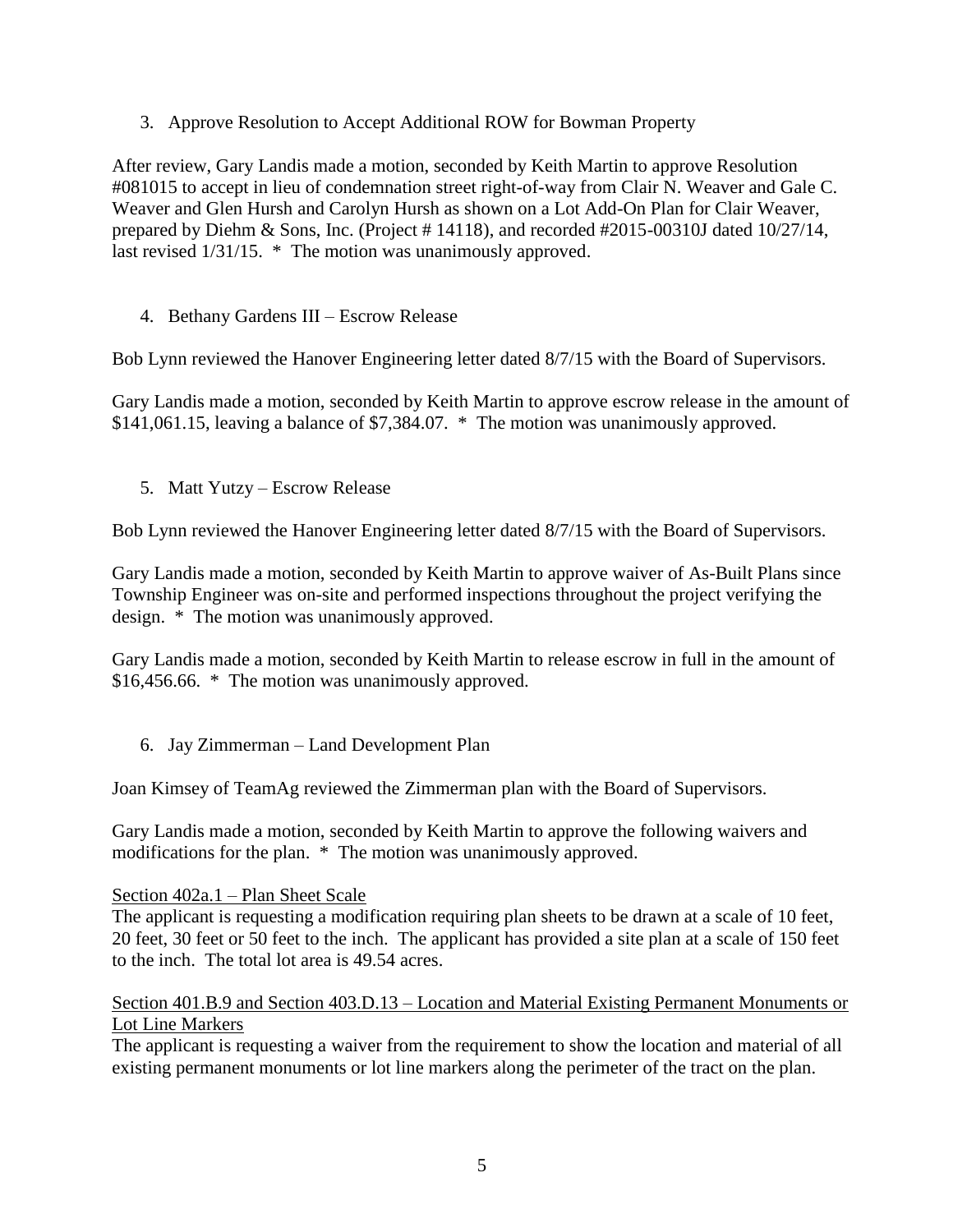The project is an existing Agricultural property subject to agricultural land preservation easement. The property is protected from future development under these easements.

## STORMWATER MANAGEMENT ORDINANCE

Section 11-307.A.2 – Restrictive Fencing Around Basins with Steeper than 5:1 Side Slopes The applicant is requesting a modification of the requirement to provide restrictive fencing around basins that have side slopes steeper than 5:1. The applicant is proposing an interior side slope of 3:1. The applicant further indicates that the storage facility is located on private property and should not be accessible to the public.

## Section 11-307.B.1.b(2) – Maximum Interior Side Slopes for Above Ground Storage Facility with a Depth of Two (2) to Eight (8) feet is 5:1

The applicant is requesting a modification of the requirement to provide a maximum interior side slope of 5:1 for above ground storage facilities with a depth ranging between two (2) and eight (8) feet. The applicant indicates the proposed basin will have an interior side slope of 3:1. The maximum water depth for the 100-year storm is.83 feet and the total basin designed depth is three (3) feet with the depth to the emergency spillway being two (2) feet. Lastly, the applicant indicates the storage facility is located in private property and should not be accessible to the public.

## **Old Business**

1. Safety Manual Discussion

After review and discussion of the final draft of the Safety Manual, Gary Landis made a motion, seconded by Keith Martin to adopt and execute the Safety and Loss Control Policy designating Bruce Leisey as Accident and Illness Prevention Program Coordinator and to designate Earl Stauffer as Supervisor responsible for Public Works, Parks and Maintenance personnel safety and Bruce Leisey as Supervisor responsible for Office personnel safey. \* The motion was unanimously approved.

## **New Business**

1. Request to Replace Pedestrian Crosswalk Markings in Charity Gardens

This item was tabled until cost quote to replace is received.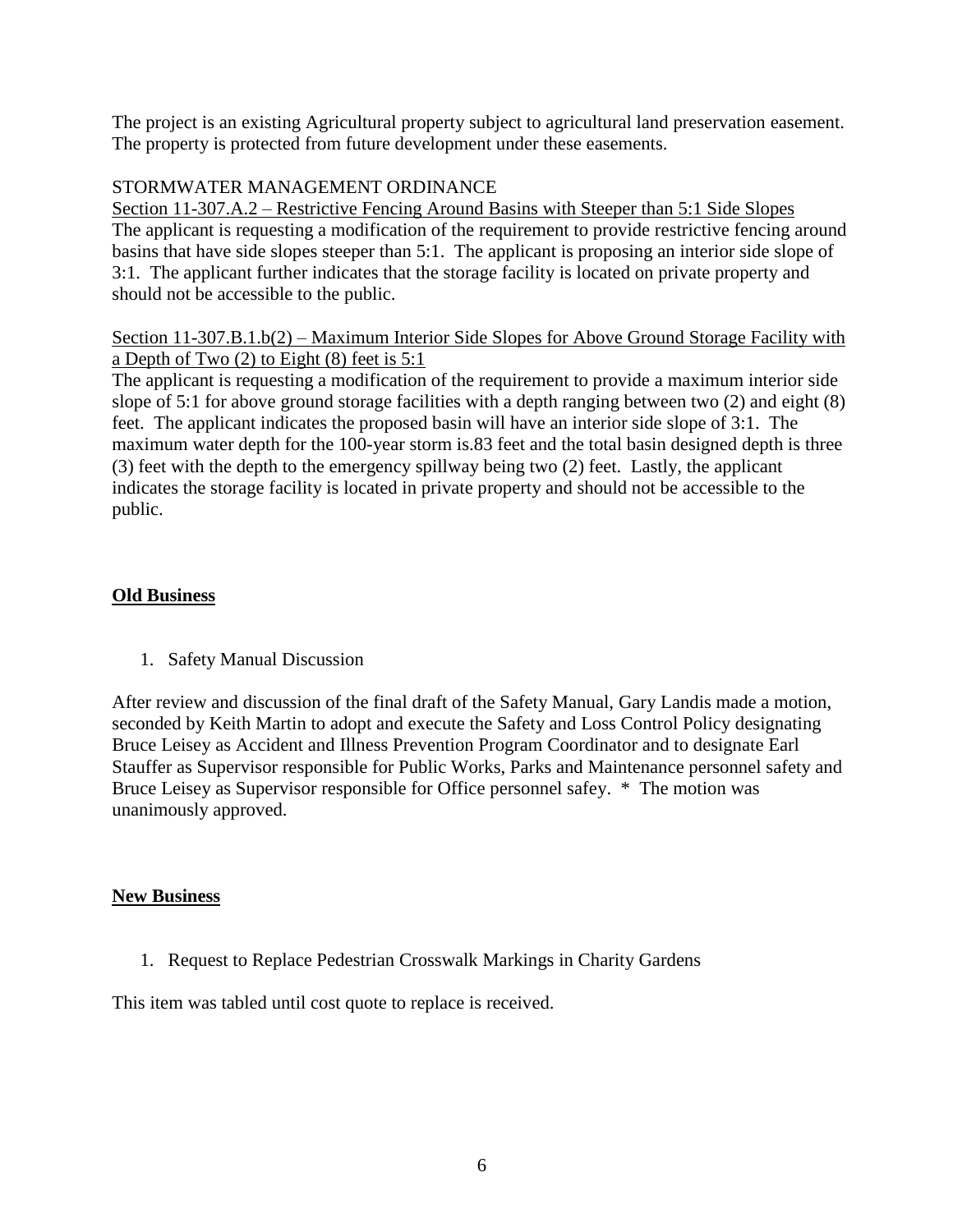2. Request to Extend Truck Parking Restrictions to Hillcrest Development

Gary Landis met with complainant's to discuss the issues of concern and was not able to come to an agreement between the parties involved.

Gary Landis made a motion, seconded by Keith Martin to approve advertising a no parking ordinance to restrict parking along North Clay Road for all vehicles and to add roads in Hillcrest Development to the restricted truck, camper and trailer no parking ordinance. \* The motion was unanimously approved.

3. Resolution to Dispose of Township Records

After review by Bruce Leisey, Gary Landis made a motion, seconded by Keith Martin to approve Resolution #081015A to dispose of Old Township Records as noted on the resolution. \* The motion was unanimously approved.

4. Yarnell Security System at Hopeland Sewer Plant

After review by Bruce Leisey, Gary Landis made a motion, seconded by Keith Martin to approve purchase of replacement monitoring equipment for the Hopeland Sewer Plant at a cost of \$299 with a cellular monitoring annual fee of \$120.00, this will eliminate the approximate cost of \$45.00 a month for a land line phone. \* The motion was unanimously approved.

5. Sewer  $\lceil x \rceil$ 

After discussion, Gary Landis made a motion, seconded by Keith Martin to authorize Hanover Engineering to develop a plan of action to detect and eliminate infiltration into the Hopeland Sewer plant from manholes, pipes and structures as per letter dated 8/4/15 from PA DEP. \* the motion was unanimously approved.

# **Executive Session**

Gary Landis made a motion, seconded by Keith Martin to enter into Executive Session at 10:45 PM to discuss Potential Litigation and Personnel Issues. \* The motion was unanimously approved.

Gary Landis made a motion, seconded by Keith Martin to exit Executive Session at 11:15 PM. \* The motion was unanimously approved.

There was discussion on sewage disposal issues and concerns. No decisions were made at this time.